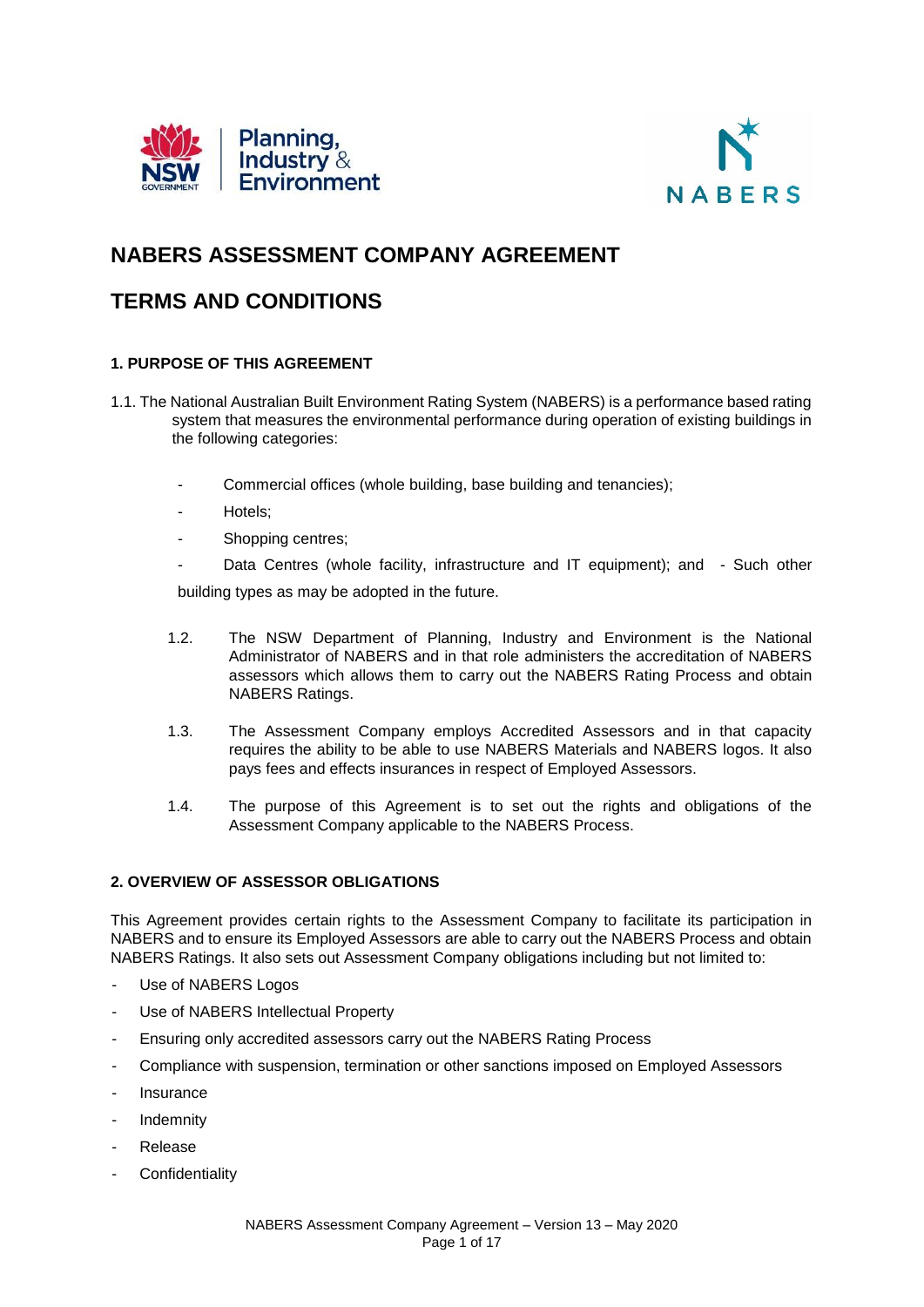Keeping of records.

**Definitions** of capitalised terms in this Agreement are set out at Clause 21.

## **3. TERM OF AGREEMENT**

- 3.1. The offer set out in this Agreement is made when these terms and conditions are made available to the Assessment Company by the National Administrator.
- 3.2. This Agreement commences once the Assessment Company accepts these terms and conditions by signing the signature page at the end of these terms and conditions and uploading it to the Assessment Company's "My Organisation" page on the NABERS website.
- 3.3. This Agreement shall continue until terminated in accordance with clause 9 of this Agreement.
- 3.4. The Assessment Company and the National Administrator acknowledge that this Agreement may be brought to an end with notice in accordance with clause 9.13 where this Agreement is to be replaced by a new version.

#### **4. EMPLOYED ASSESSORS**

#### **4.1. Obligation of Assessment Company with respect to Employed Assessors**

- 4.2. The Assessment Company shall ensure that only Employed Assessors with current accreditation under an Accredited Assessor Agreement with the National Administrator carry out the NABERS Rating Process.
- 4.3. The Assessment Company shall ensure that an Employed Assessor who is a Trainee Assessor under an Accredited Assessor Agreement complies with the restrictions and obligations imposed on the Employed Assessor in that respect under that agreement.
- 4.4. The Assessment Company agrees and acknowledges that the validity of this Agreement is contingent upon the Assessment Company at all times during the term of this Agreement being the employer of one or more Employed Assessors.

#### **4.5. Obligation of Assessment Company in respect of suspension, termination or other sanction imposed on Employed Assessor**

- 4.6. The Assessment Company must take all reasonable steps to ensure that an Employed Assessor, in respect of any activities relating to NABERS, acts in accordance with:
	- (a) any suspension or termination of the Employed Assessor's accreditation; or
	- (b) any other determination or sanction imposed under such determination in respect of the Employed Assessor reached by the National Administrator in accordance with the NABERS Rating Auditing Procedure.

#### **5. NABERS AUDITS**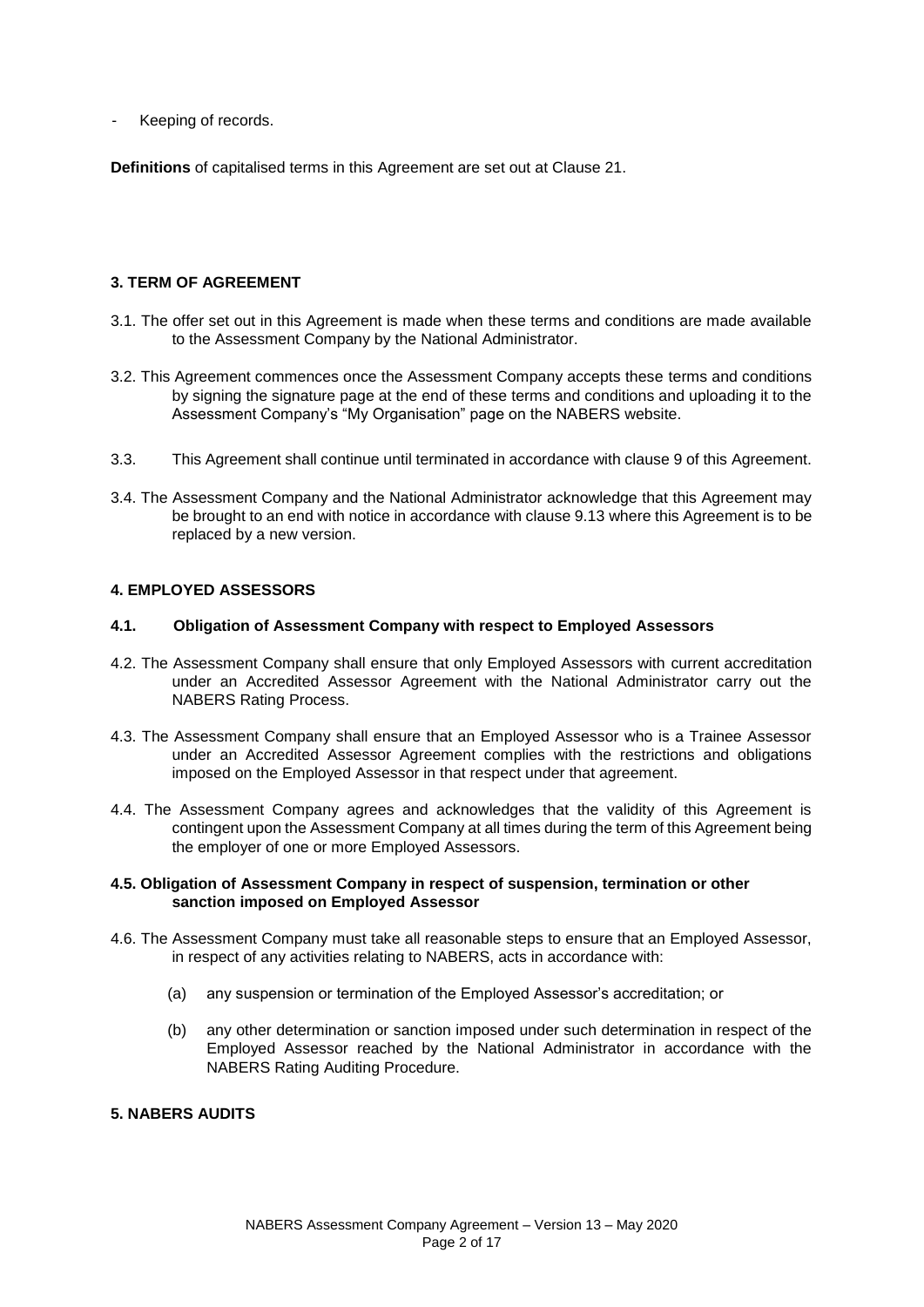- 5.1. The Assessment Company acknowledges that a NABERS Auditor, on the National Administrator's behalf, may carry out an Audit of an Assessor's Rating Materials and NABERS Ratings, and any other work carried out as part of the Rating Process.
- 5.2. The Assessment Company must:
	- (a) take all reasonable steps to cooperate with the National Administrator and the NABERS Auditor in respect of any Audit.
	- (b) take all reasonable steps to ensure that an Employed Assessor cooperates with the National Administrator and the NABERS Auditor in respect of any Audit.
	- (c) upon written request and within a reasonable timeframe provide all documentation and information in its possession necessary to enable the NABERS Auditor to conduct an Audit of an Employed Assessor's Rating Materials and activities carried out as part of the Rating Process, including access to (and where relevant, copies of) all records, books of account, documents, information, premises, equipment and things which the NABERS Auditor reasonably considers necessary to satisfy itself that the Employed Assessor has complied with the requirements of the Scheme, including the NABERS Rules, the NABERS Auditing Policy, Auditing Procedure, Code of Practice, and other Process Documents.
	- (d) work closely with the NABERS Auditor to ensure that the correct interpretation and application of the Rules, Rulings, and Process Documents has been made, and sufficient documentary evidence is provided.
- 5.3. The Assessment Company agrees and acknowledges that a range of measures and sanctions can be applied to an Employed Assessor by the National Administrator following and Audit in accordance with the NABERS Rating Auditing Procedure. These include:
	- (a) Revoking the NABERS Rating and re-issuing a different NABERS Rating Certificate
	- (b) Warning letter
	- (c) Requirement for future rating work to be supervised
	- (d) Requirement for future rating work to undergo an Audit
	- (e) Accreditation status for one or more categories be changed to Trainee Assessor
	- (f) Requirement to undergo training
	- (g) Payment of costs for any of the above
	- (h) Suspension of accreditation for one or more categories (i) Termination of this Agreement.

# **6. ASSESSMENT COMPANY'S USE OF NABERS LOGOS**

- 6.1. The Assessment Company agrees and acknowledges that all NABERS Logos are owned by the National Administrator and that the National Administrator reserves the right at all times to specify the manner in which any person may use the NABERS Logos.
- 6.2. The National Administrator grants to the Assessment Company a limited, personal, royalty free, non-exclusive and non-transferable right to use and refer to the NABERS Logos in connection with the Assessment Company's activities in respect of NABERS and the activities of its Employed Assessors subject to these terms and conditions.
- 6.3. The Assessment Company agrees that in any exercise of this licence, it will comply in all respects with the NABERS Brand Guidelines and any other reasonable guidelines or policies regarding the use of NABERS Logos.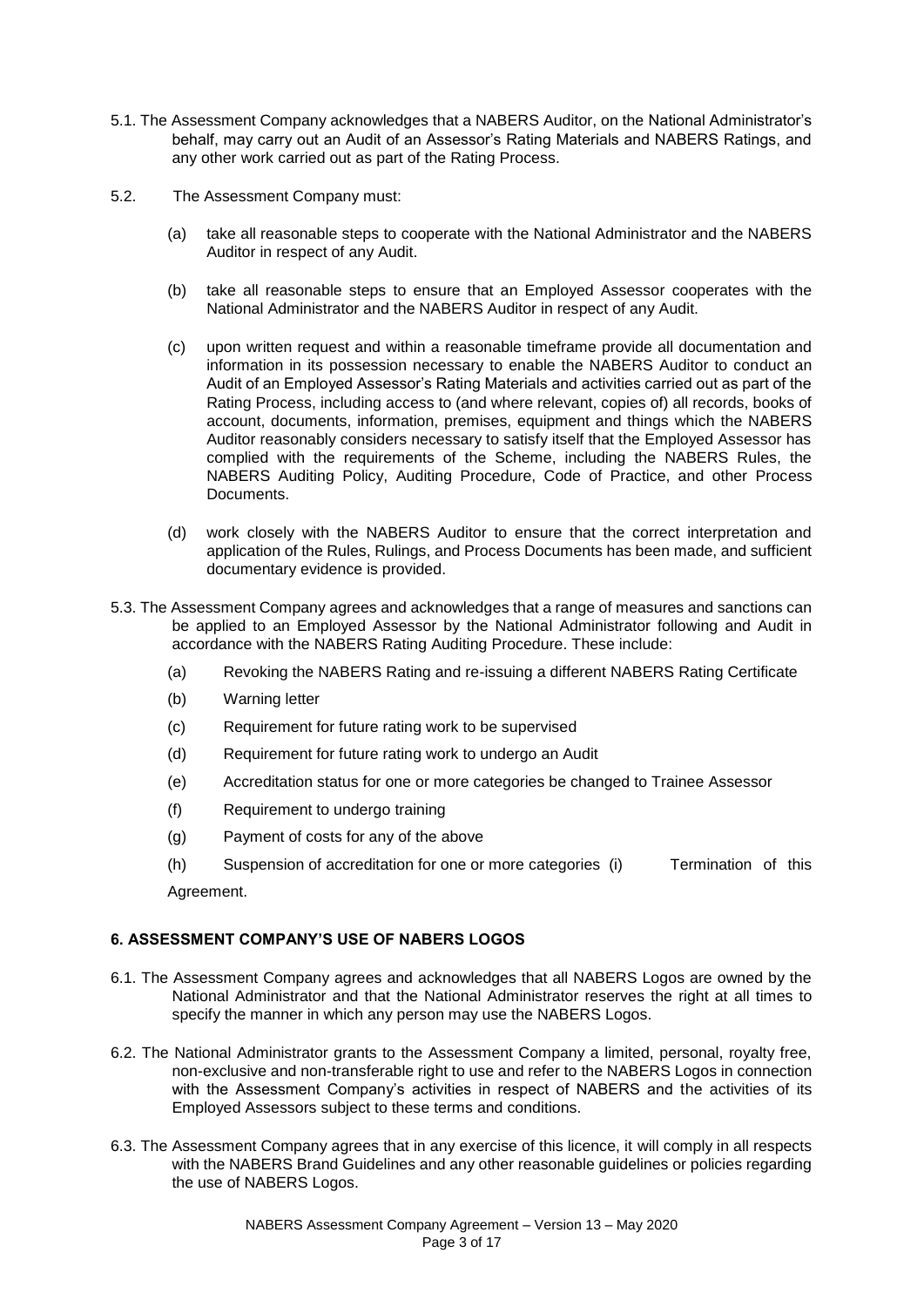- 6.4. Except as provided in the NABERS Brand Guidelines, the Assessment Company has no right to:
	- (a) Use or make reference to the NABERS Logos in any marketing, advertising or public announcements;
	- (b) Alter or modify the NABERS Logos in any way;
	- (c) Reproduce, sub-licence, or otherwise deal with the NABERS Logos, or allow any other person to do so, for any purpose.
	- 6.5. The Assessment Company must not at any time during or after the term of this Agreement, register or attempt to register, or use as a trade mark, business or company name, email address, phone number or domain name, the NABERS Logos or any device or word substantially identical with or deceptively similar to any of the NABERS Logos.
	- 6.6. Upon the termination of this Agreement the Assessment Company must cease to use or display the NABERS Logos for any purpose whatsoever including without limitation the use of NABERS Logos on stationery, advertising, promotional and sales material, websites and online material and any other materials which incorporate the NABERS Logos.

## **7. NABERS INTELLECTUAL PROPERTY**

- 7.1. The Assessment Company warrants that in carrying out any activities under this Agreement or in respect of any activities relating to NABERS it will not infringe any Intellectual Property rights of the National Administrator or of any third party.
- 7.2. The Assessment Company acknowledges and agrees that the National Administrator owns all Intellectual Property rights in:
	- (a) all NABERS Software, Methodology, Algorithms, Rules, Rulings, Validation Protocols, NABERS Materials and other Process Documents;
	- (b) all Rating Materials and NABERS Ratings brought into existence by the Assessment Company or its Employed Assessors, and that such rights in respect of these materials brought into existence after the date of this Agreement shall vest upon their creation in the National Administrator.
	- 7.3. The Assessment Company acknowledges and agrees that the National Administrator may use, adapt and change the Rating Materials created by the Assessment Company, or its Employed Assessors, for any purpose.
	- 7.4. The National Administrator grants to the Assessment Company a non-exclusive, nontransferrable licence to use NABERS Materials for the sole purpose of facilitating the carrying out NABERS Ratings by its Employed Assessors and for no other purpose whatsoever unless where otherwise agreed by the National Administrator.
	- 7.5. The Assessment Company must ensure that it obtains irrevocable written consent, for the benefit of the National Administrator, from all authors of any work incorporated in Rating Materials (where those materials or that work is created by or on behalf of the Assessment Company or by its Employed Assessors), for the use of such Rating Materials or work by the National Administrator in any manner and or any purpose it chooses.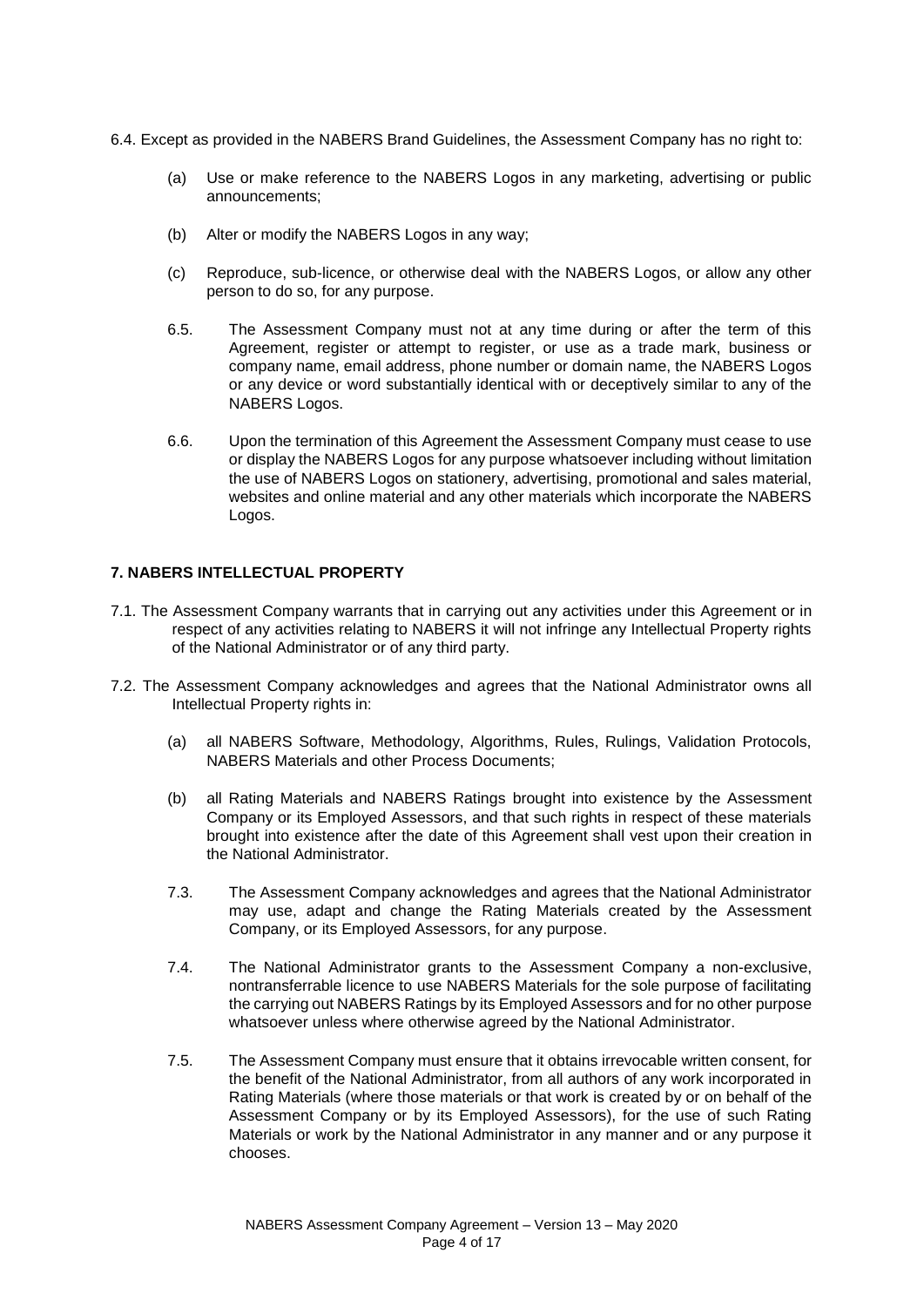7.6. The National Administrator acknowledges and agrees that any Background Intellectual Property of the Assessment Company remains vested in the Assessment Company and shall not be modified, adapted or altered without the express written approval of the Assessment Company and shall only be used by the National Administrator for the purpose for which it was provided.

## **8. SUSPENSION OR TERMINATION OF EMPLOYED ASSESSOR**

### **8.1. Suspension or termination of an Employed Assessor in respect of fees and insurance**

- 8.2. The Assessment Company acknowledges and agrees that an Employed Assessor's accreditation under the Accredited Assessor Agreement may be suspended or terminated in circumstances where:
	- (a) any fees required to be paid under the Accredited Assessor Agreement have not been paid; or
	- (b) evidence that insurances required to be effected under the Accredited Assessor Agreement has not been provided,

regardless of whether the failure to pay the fees or effect the insurances is that of the Employed Assessor or the Assessment Company which may do such things on the Employed Assessor's behalf.

#### **8.3. Suspension or termination of an Employed Assessor following audit or breach**

- 8.4. The Assessment Company acknowledges and agrees that an Employed Assessor's accreditation under an Accredited Assessor Agreement may be suspended by the National Administrator:
	- (a) in response to a determination reached by the National Administrator following an Audit in accordance with the NABERS Rating Auditing Procedure; or
	- (b) as a result of action taken by the National Administrator in respect of a breach by an Employed Assessor of its obligations under its Accredited Assessor Agreement.

## **9. TERMINATION**

#### **9.1. Termination for other default**

- 9.2. Without prejudice to any other right which the National Administrator may have under this Agreement or at law, if a breach of this Agreement occurs, other than an Event of Default, the National Administrator may give a Notice of Intention to Terminate to the Assessment Company.
- 9.3. Without limiting the bases on which such notice may be given, a Notice of Intention to Terminate may be given as a result of breach of any terms and conditions relating to:
	- (a) Breach of obligations with respect to ensuring that only accredited Employed Assessors carry out the Rating Process (clause 4.2);
	- (b) Breach of obligations with respect to suspended or sanctioned Employed Assessors (clause 4.5);
	- (c) Breach of obligations with respect of audits (clause 5);
	- (d) Breach of obligations with respect to NABERS Logos (clause 6);
	- (e) Breach of obligations with respect to NABERS Intellectual Property (clause 7); (f) Breach of obligations with respect of insurance (clause 10); (g) Breach of Confidentiality obligations (clause 13).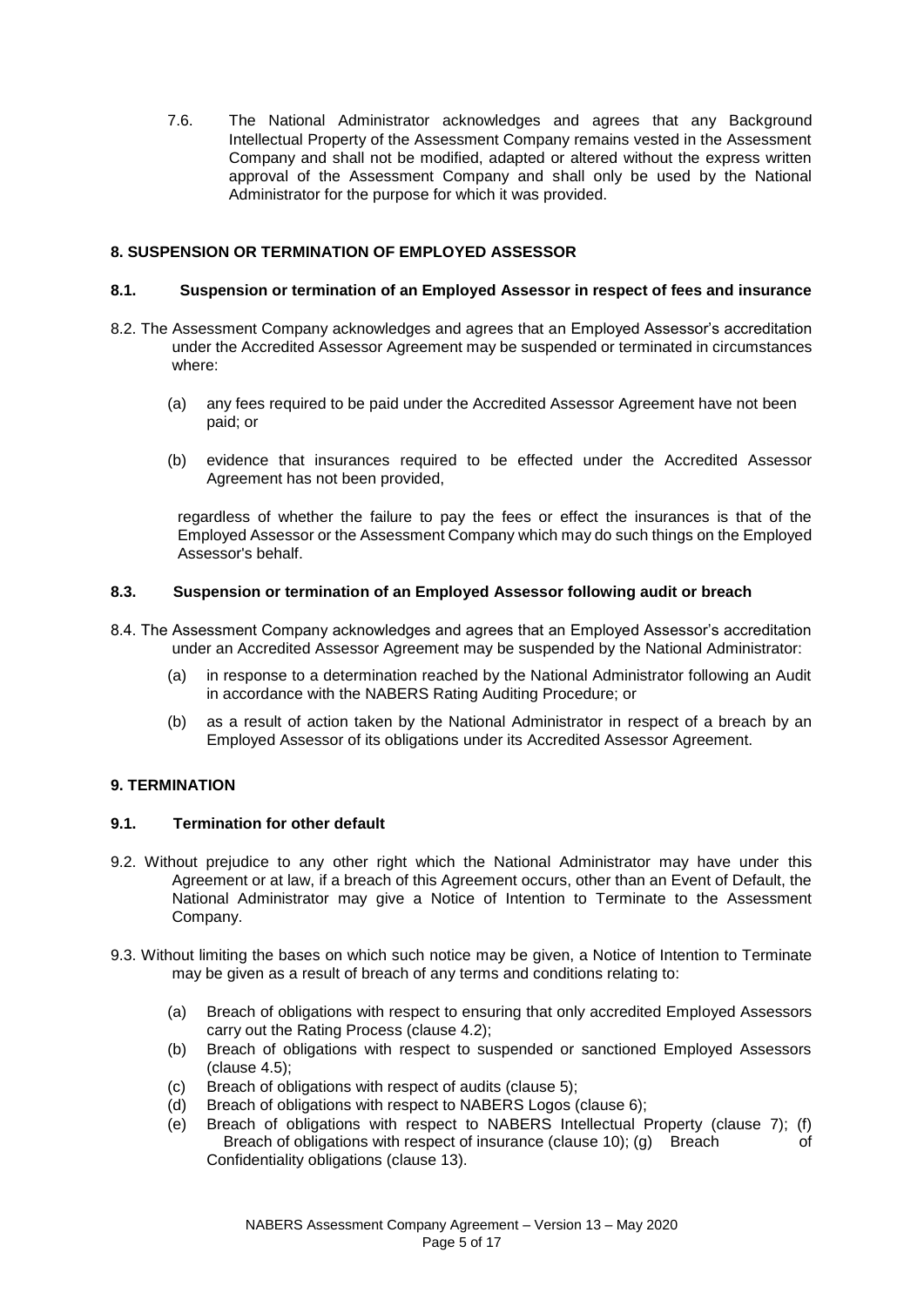- 9.4. The Notice of Intention to Terminate will state the breach that in the opinion of the National Administrator has occurred, shall contain any supporting information, and provide the Assessment Company with an opportunity to respond.
- 9.5. The minimum time for response by an Assessment Company to a Notice of Intention to Terminate shall be 15 working days from the provision of the notice. Any such response shall be in writing to the National Administrator.
- 9.6. If following a response referred to at clause 9.5 the National Administrator is satisfied that no breach has occurred it shall revoke the Notice of Intention to Terminate.
- 9.7. If following consideration of the response referred to at clause 9.5 the National Administrator remains of the opinion that a breach has occurred it may give further notice in writing to the Assessment Company requiring that the following items be provided in writing to the National Administrator:
- (a) a plan for the cure of the breach within a timeframe specified by the National Administrator and/or
- (b) an undertaking that the breach will not occur again.

## 9.8. Where:

- (a) the National Administrator receives a response in accordance with clause 9.7 that is in its opinion satisfactory; and
	- (i) having allowed the specified time (referred to at clause 9.7(a) during which the breach has in the opinion of the National Administrator been cured; and/or
	- (ii) an undertaking (referred to at clause 9.7(b) has been given to the satisfaction of the National Administrator, the National Administrator shall by notice in writing revoke the Notice of Intention to Terminate.
- 9.9. Where:
	- (a) no response is provided by the Assessment Company in accordance with clause 9.7 in the timeframe specified; or
	- (b) no plan for the cure of the breach, or undertaking (as required), is provided in accordance with 9.7; or
	- (c) the plan for the cure of the breach referred to at clause 9.7(a) is not complied with within the specified time,
	- (d) an undertaking referred to clause 9.7(b), has not been complied with, then the National Administrator may immediately provide the Assessment Company with a Notice of Termination.

## **9.10. Termination by the Assessment Company**

9.11. The Assessment Company may terminate this Agreement by giving 20 working days notice in writing to the National Administrator.

## **9.12. Termination by National Administrator**

- 9.13. The National Administrator may terminate this Agreement by giving 3 months notice in writing that:
	- (a) the NABERS scheme is coming to an end; or
	- (b) this Agreement will be replaced by a new Assessment Company Agreement applicable to all NABERS Assessment Companies.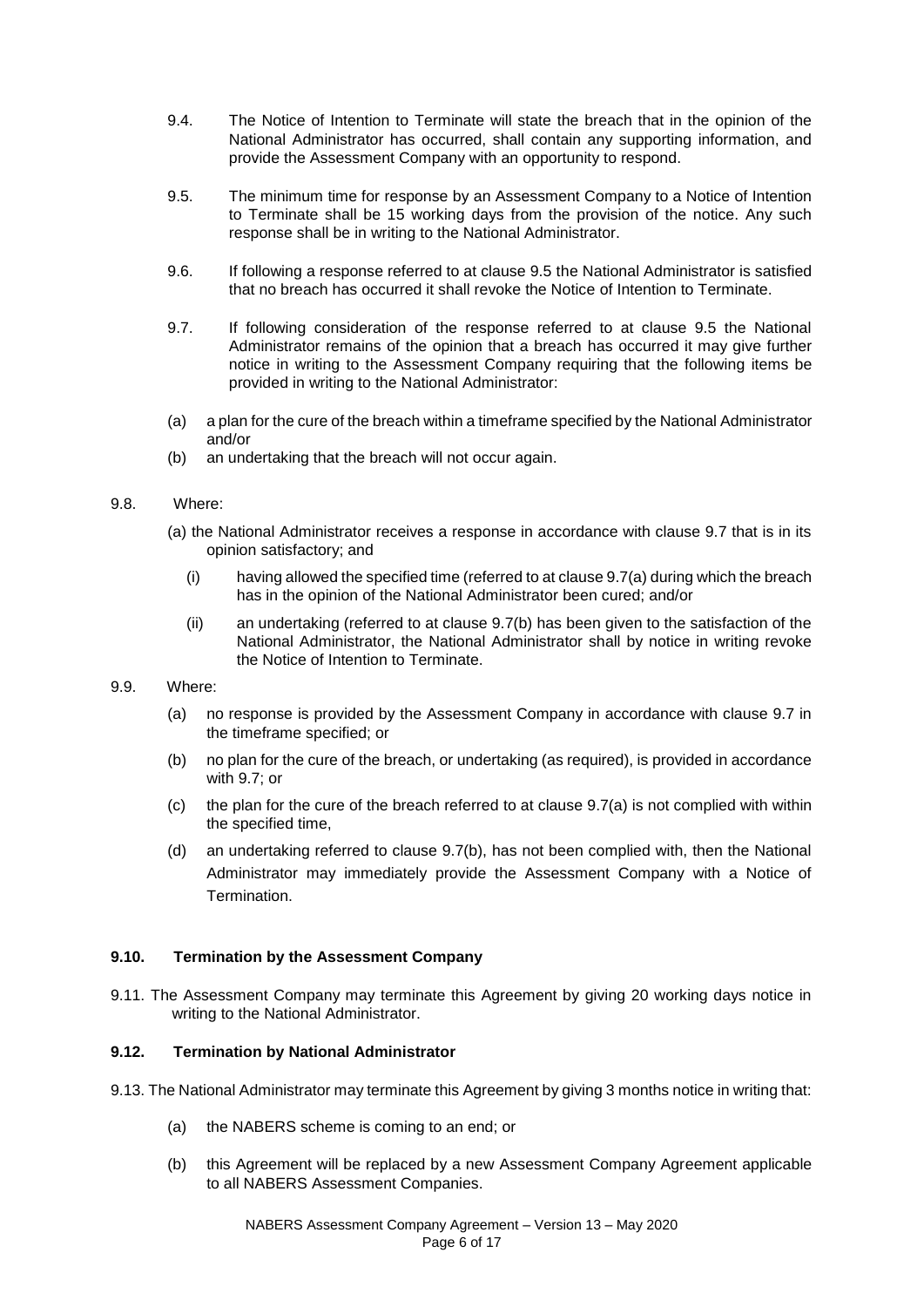9.14. Notwithstanding any other provision of this Agreement, this Agreement may be immediately terminated by the National Administrator by notice in writing where the National Administrator is of the reasonable view that no Employed Assessors are employed by the Assessment Company.

### **9.15. Arrangements upon termination**

- 9.16. Upon termination of this Agreement (except where the Assessment Company enters into a replacement agreement referred to in clause 9.13), the Assessment Company must within 20 working days:
	- (a) cease use of all NABERS Logos and NABERS Intellectual Property and NABERS materials and products, including but not limited to computer software, and the Process Documents;
	- (b) withdraw any publicly available promotional materials consisting of, incorporating or displaying any NABERS trademarks or NABERS Logos;
	- (c) cease and thereafter refrain from representing that the Assessment Company is associated in any way with the National Administrator or the NABERS Scheme.
- 9.17. Termination of this Agreement shall be without prejudice to the continuing enforceability of any rights or obligations of the National Administrator accrued at the time of termination.

#### **9.18. Clauses to apply following termination**

- 9.19. The operation of:
	- (a) Clause 6 NABERS Logos
	- (b) Clause 7 NABERS IP
	- (c) Clause 10 Professional Indemnity Insurance
	- (d) Clause 11 Indemnity
	- (e) Clause 12 Release
	- (f) Clause 13 Confidentiality
	- (g) and any other provision which expressly of by implication form its nature is intended to continue.

survive the termination of this Agreement.

#### **10. INSURANCE**

- 10.1. For the purpose of demonstrating compliance with:
	- (a) the Assessment Company's obligations with respect to insurance under this clause, written evidence of insurances effected must be provided immediately to the National Administrator upon written request; or
	- (b) an Employed Assessor's obligations with respect to insurance, certificates of currency and insurance expiry dates are provided to the National Administrator in accordance with the NABERS Insurance Procedure.
	- 10.2. The Assessment Company may take necessary action on behalf of an Employed Assessor to ensure compliance with the Employed Assessor's insurance requirements set out in the Accredited Assessor Agreement. Failure by the Assessment Company to effect and maintain insurances in respect of an Employed Assessor may result in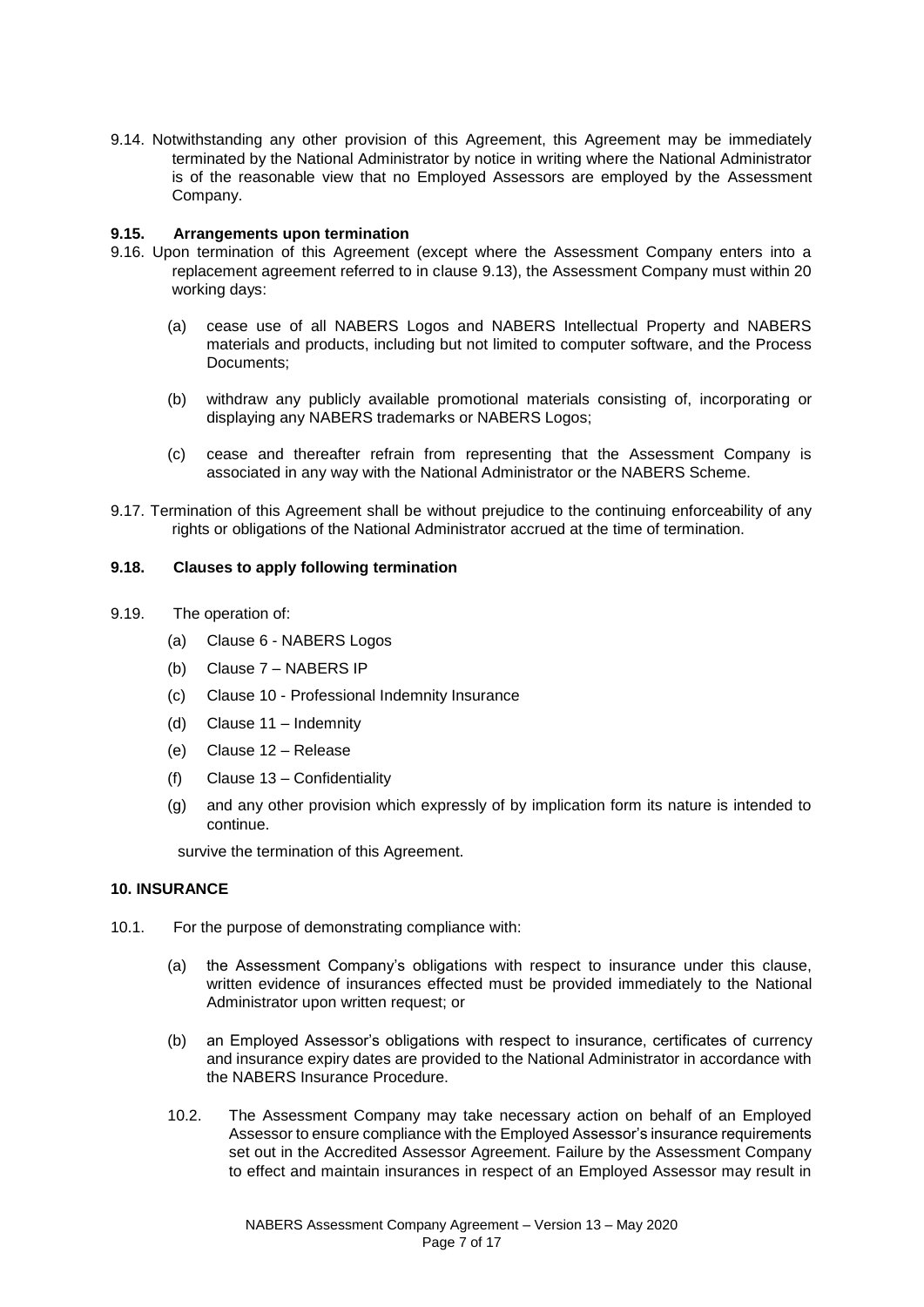the National Administrator taking action under the Accredited Assessor Agreement to suspend or terminate the Employed Assessor's accreditation under that agreement.

- 10.3. The Assessment Company at all times during the term of this Agreement must effect and maintain to the satisfaction of the National Administrator the following insurance policies:
- (a) **Workers' compensation insurance** that covers the Assessment Company, its Employed Assessors and its employees. If the Assessment Company is not legally able to hold workers compensation insurance, the Assessment Company must ensure that it has effected a personal accident insurance policy to the level of risk associated with carrying out the Rating Process, a minimum cover of \$100,000 for death and permanent disability, and sufficient cover for temporary disability.
- (b) **Public liability insurance** covering the Assessment Company, its Employed Assessors and other employees and agents for any death, injury, damage or loss to other persons arising from the carrying out of the Ratings Process. The Assessment Company must maintain such insurance current for the duration of this Agreement and for an amount of not less than ten (10) million dollars for any single occurrence.
- (c) **Professional indemnity insurance** covering the Assessment Company and Employed Assessors for breaches of professional duty (whether owed in contract or otherwise) in carrying out the Rating Process. The Assessment Company must maintain such insurance current for the duration of this Agreement and six (6) years thereafter, and for an amount of not less than two (2) million dollars for any single occurrence.
- 10.4. The Assessment Company must not do anything or fail to do anything that would allow any insurer to reduce cover or void a policy of insurance required under this Agreement.
- 10.5. The Assessment Company acknowledges and agrees that the National Administrator is not obliged to accept any material from an Employed Assessor as part of the Ratings Process, or provide a NABERS Rating, unless and until the Assessment Company and Employed Assessor has complied strictly with the obligations of this clause.
- 10.6. For the purposes of meeting the requirements of this clause, the Assessment Company acknowledges that insurers must be listed by the Australian Prudential Regulation Authority (APRA) as being regulated by the APRA , or listed by Lloyds underwriters. Lists appear on the APRA website at: http://www.apra.gov.au/.

## **11. INDEMNITY**

- 11.1. For the purposes of the indemnity set out in this clause, a reference to the National Administrator includes a reference to the Crown in right of the State of NSW, the Minister for the Environment, the Chief Executive of the Department of Industry, Planning and Environment (DPIE) and the employees and agents of DPIE.
- 11.2. The Assessment Company will at all times indemnify, hold harmless and defend the National Administrator from and against any cost, claim, loss (including consequential loss arising from inaccurate NABERS Ratings or Ratings Materials of Employed Assessors in the Ratings Process) or , damage, liability or expense which the National Administrator pays, suffers, incurs or is liable for (including legal costs on a solicitor and client basis) resulting from:
	- (a) any act or omission of the Assessment Company, including any unlawful, negligent, reckless or deliberately wrongful act or omission of the Assessment Company (or its employees, agents or subcontractors) in the carrying out of any activities related to NABERS or otherwise in the performance of this Agreement;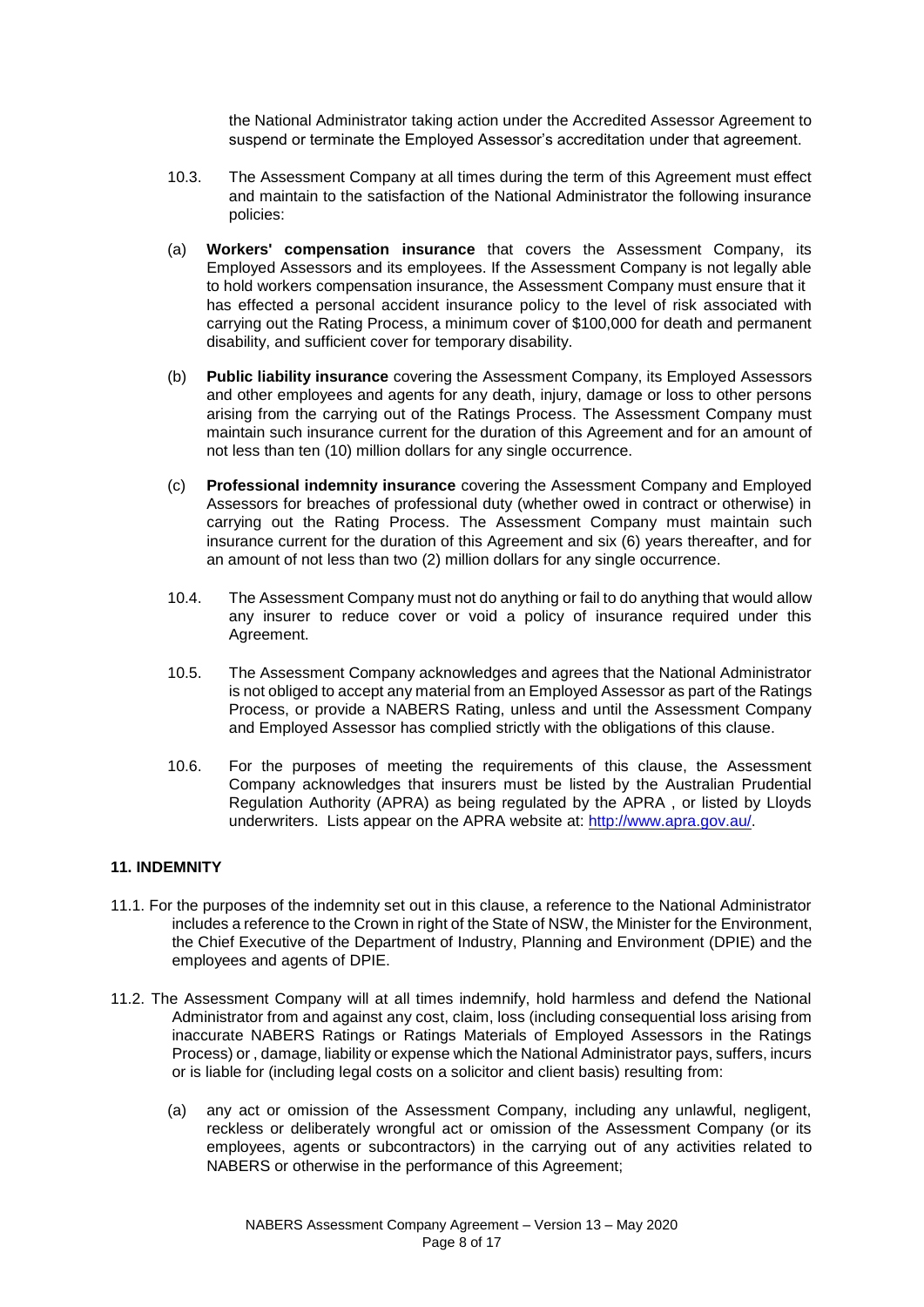- (b) any act or omission of an Employed Assessor, including any unlawful, negligent, reckless or deliberately wrongful act or omission of the Employed Assessor in the course of the Rating Process or in the carrying out of any activities as an Accredited Assessor or otherwise in the performance of the Accredited Assessor Agreement;
- (c) any breach of this Agreement by the Assessment Company;
- (d) the use of or reliance on by the National Administrator on any Rating Materials provided by an Employed Assessor as part of an Assessment or Ratings Process; and
- (e) any change to a NABERS Rating based on an Employed Assessor's Rating Materials following an Audit.
- 11.3. The Assessment Company's liability to indemnify the National Administrator under this clause will be reduced proportionally to the extent that any act or omission involving fault on the part of the National Administrator contributed to the relevant cost, liability, loss, damage or expense.
- 11.4. This proportional reduction does not apply in respect of anything resulting from a change to a NABERS Rating in accordance with a determination reached by the National Administrator following an Audit in accordance with the NABERS Rating Audit Procedure.

## **12. RELEASE**

- 12.1. The Assessment Company acknowledges and agrees that:
	- (a) any activities carried out as an Assessment Company or otherwise in the performance of this Agreement; or
	- (b) any activities of an Employed Assessor in the course of the Rating Process or in the performance of obligations under an Accredited Assessor Agreement or otherwise in connection with NABERS,

are done at its own risk.

- 12.2. The Assessment releases the National Administrator from and against all claims and proceedings relating to any cost, liability, loss, damage or expense to the Assessment Company that may arise from:
	- (a) the carrying out of any activities carried out as an Assessment Company or otherwise in the performance of this Agreement or in connection with NABERS;
	- (b) the carrying out of any activities by an Employed Assessor in the course of the Rating Process or in performance of an Accredited Assessor Agreement or otherwise in connection with NABERS;
	- (c) the consequences of any inaccurate Rating Material provided by an Employed Assessor to the National Administrator in respect of a NABERS Rating in the course of the Rating Process;
	- (d) the success or failure of the NABERS Scheme;
	- (e) any suspension of the accreditation of an Employed Assessor under an Accredited Assessor Agreement; and
	- (f) any determination reached by the National Administrator in accordance with the NABERS Rating Audit Procedure in respect of an Employed Assessor.
- 12.3. Notwithstanding any other clause in this Agreement, neither party shall have any liability to the other for or in connection with any loss suffered by the other which is indirect or consequential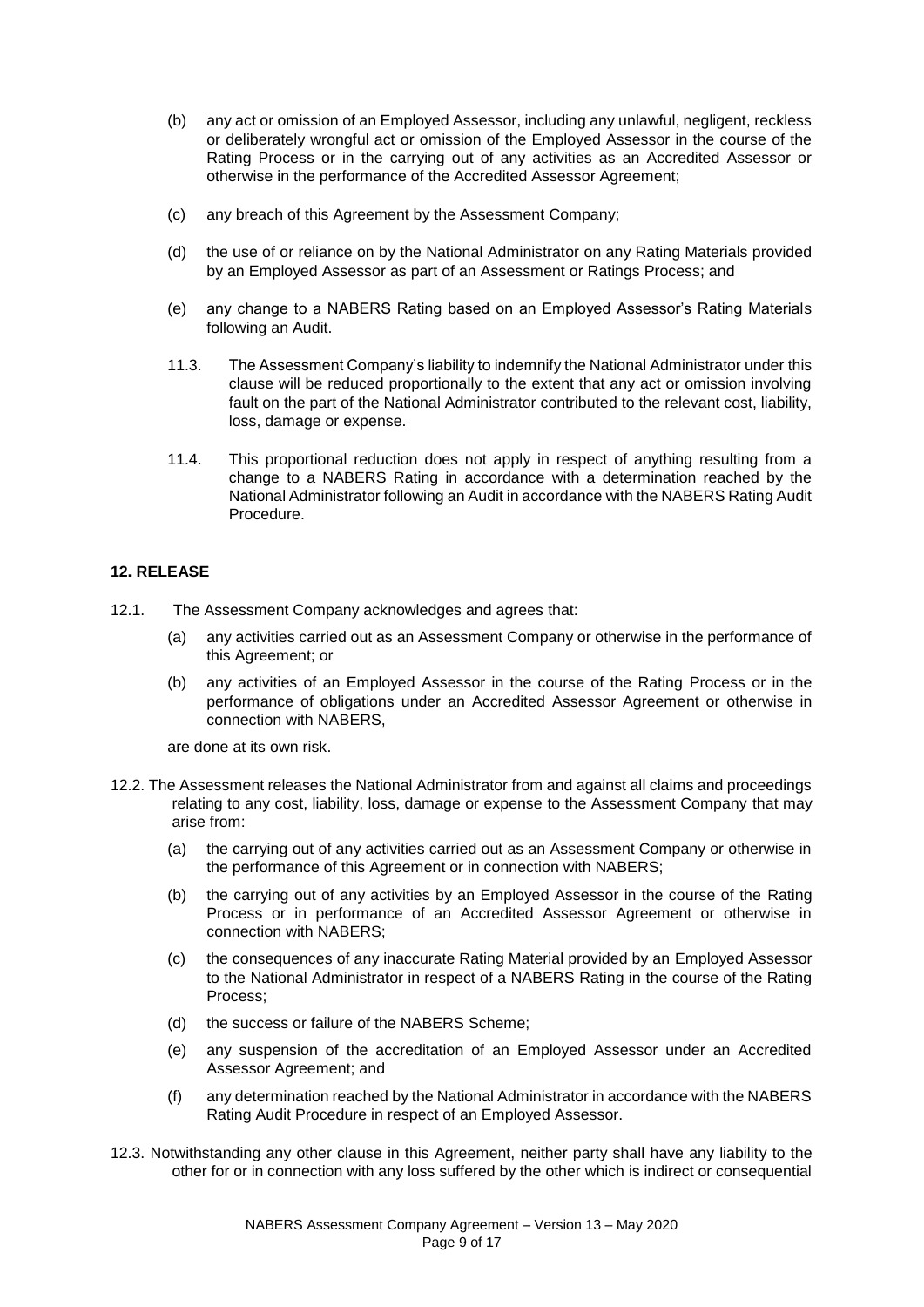(except for consequential loss referred to in clause 11.2 above) such as loss of profits , loss or opportunity or loss of bargain.

## **13. CONFIDENTIALITY**

- 13.1. Subject to clause 13.2, the Assessment Company shall not, without the prior written approval of the National Administrator, make public or disclose to any third party any Confidential Information, and in giving such written approval, the National Administrator, may impose such terms and conditions as it thinks fit.
- 13.2. Notwithstanding clause 13.1 the Confidential Information belonging to the National Administrator shall only be disclosed by the Assessment Company to an Employed Assessor as is necessary for the Employed Assessor to fulfill its obligations under an Accredited Assessor Agreement.
- 13.3. The Assessment shall take all reasonable steps to ensure that it complies with this clause 13.
- 13.4. The Assessment Company shall not make or allow to be made copies of or extracts of all or any part of the Confidential Information except for the purpose of this Agreement.
- 13.5. This clause shall continue to bind the Assessment Company after the date of termination of this Agreement.

13.6.

- 13.7. Notwithstanding any other provision of this Agreement, the Assessment Company may:
	- (a) pass on Confidential Information where it is reasonably necessary for the Assessment Company to seek professional advice or to defend itself from any suit or claim, provided that such Confidential Information is disclosed under terms no less onerous than the terms of this clause; and
	- (b) retain one copy of any document solely for the purpose of its own records and upon the continuing duty of confidence set out in this Agreement.

#### **14. DISPUTE RESOLUTION**

- 14.1. Any dispute in respect of this Agreement shall be dealt with under the NABERS Dispute Resolution Policy.
- 14.2. Nothing contained in the NABERS Dispute Resolution Policy to resolve a dispute will deny the National Administrator the right to:
	- (a) Issue a Notice of Intention to Terminate or Notice of Termination under clause 9; or
	- (b) seek injunctive or other urgent relief from an appropriate court where failure to obtain such relief would cause irreparable damage to the National Administrator or its business.

#### **15. NATURE OF RELATIONSHIP**

- 15.1. No employment or agency relationship arises between National Administrator and Assessment Company under this Agreement
- 15.2. The Assessment Company must not represent or hold self out as being an agent of the National Administrator in respect of NABERS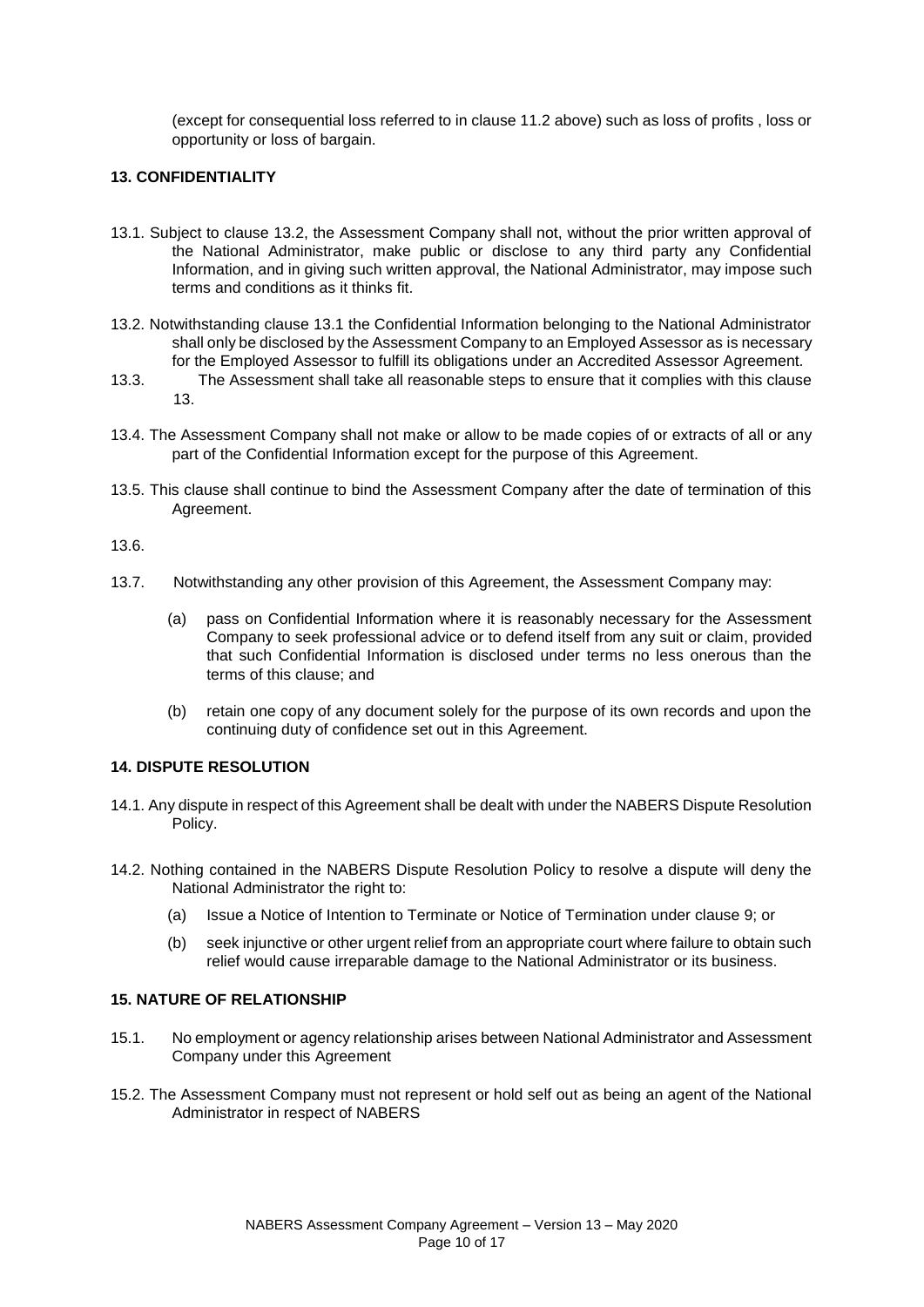15.3. The Assessment Company acknowledges that the National Administrator makes no representations in respect of any work that may arise following accreditation under this Agreement.

## **16. RECORDS**

- 16.1. During the Term, the Assessment Company shall, upon receipt of written request and upon reasonable notice, provide the National Administrator, its authorised representatives and/or auditors appointed by it with access to (and where relevant, copies of) all records, books of account, documents, information, premises, equipment and things which the National Administrator reasonably considers necessary to satisfy itself that the Assessment Company and any Employed Assessor has or is continuing to comply with the requirements of the Scheme, including the NABERS Rules, the NABERS Auditing Policy, Auditing Procedure, Code of Practice, and the Processes and Procedures.
- 16.2. The Assessment Company shall provide the National Administrator or its authorised representative with the information and reports referred to in clause 16.1 within a reasonable time of any request.
- 16.3. The Assessment Company must retain all NABERS Rating Materials for seven years.

## **17. ASSIGNMENT**

- 17.1. The Assessment Company shall not assign, in whole or in part, the benefits under this Agreement, without the prior written consent of the National Administrator.
- 17.2. The National Administrator shall have the absolute right to assign all its rights, powers and obligations arising under this Agreement to any person, government department, agency or authority, company or other entity appointed as National Administrator of NABERS, by notice in writing to the Assessment Company, and the Assessment Company shall be deemed to have entered into a contract with the assignee upon the same terms as this Agreement.
- 17.3. Upon receipt of a notice of assignment under Clause17.2, the Assessment Company agrees to observe and perform all its liabilities and obligations arising under this Agreement that are to be observed or performed on or after the assignment for the benefit of and to the assignee as if the assignee was a party to this Agreement in place of the National Administrator.

#### **18. PROPER LAW**

18.1. This Agreement shall in all respects be governed by the law of the State of New South Wales.

#### **19. NOTICES**

- 19.1. Any notice that the National Administrator may serve on the Assessment Company under this Agreement shall be taken to be effectively served:
	- (a) if sent to the email address set out on the Assessment Company's "My Organisation" Page on the NABERS Website; or
	- (b) if sent by post to the registered office of the Assessment Company, unless otherwise agreed in writing by the parties.
- 19.2. Any notice that the Assessment Company may serve on the National Administrator under this Agreement must be served by sending the notice to nabers@environment.nsw.gov.au or in writing to:

NABERS Team Department of Planning, Industry and Environment Locked Bag 5022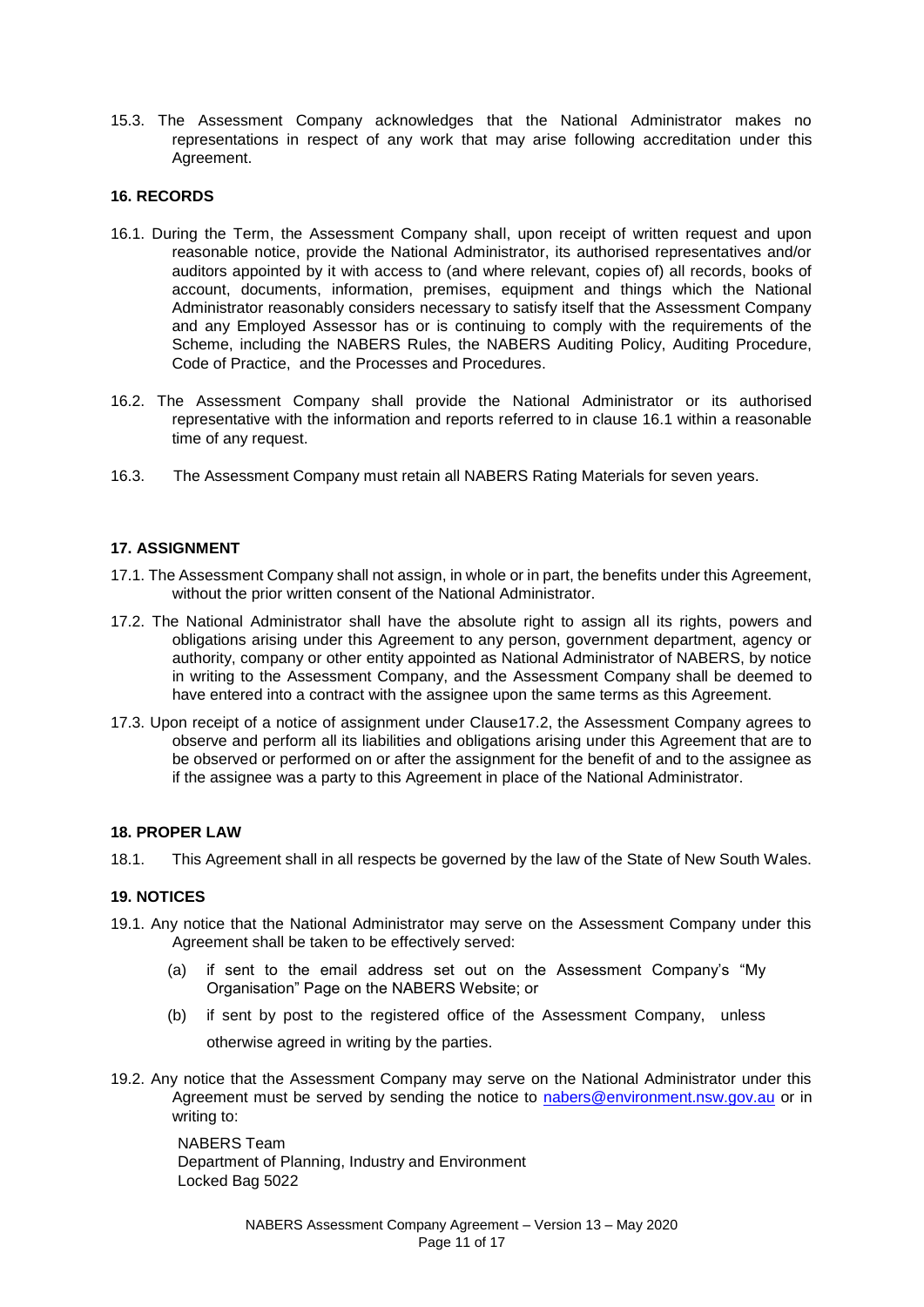Parramatta NSW 2124

#### **20. GENERAL**

- 20.1. The parties shall do all acts and things necessary for the complete performance of their obligations under this Agreement.
- 20.2. This Agreement constitutes the entire agreement and understanding between the parties as to the subject matter of this Agreement. Upon execution of this Agreement, any prior arrangements, agreements, representations or undertakings as to the subject matter of this agreement are superseded.
- 20.3. No failure or delay on the part of any party in the execution of any right, power or remedy hereunder shall operate as a waiver thereof nor shall any exercise of such right, power or remedy preclude any other or further exercise of any other right, power or remedy hereunder.
- 20.4. No variation, modification or waiver of any provision of this Agreement nor consent to any departure by any party, shall in any event be of any force or effect unless the same shall be confirmed in writing, signed by the parties hereto or, in the case of waiver or consent, the party giving that waiver or consent, and then such variation, modification, waiver or consent shall be effective only to the extent for which it may be made or given.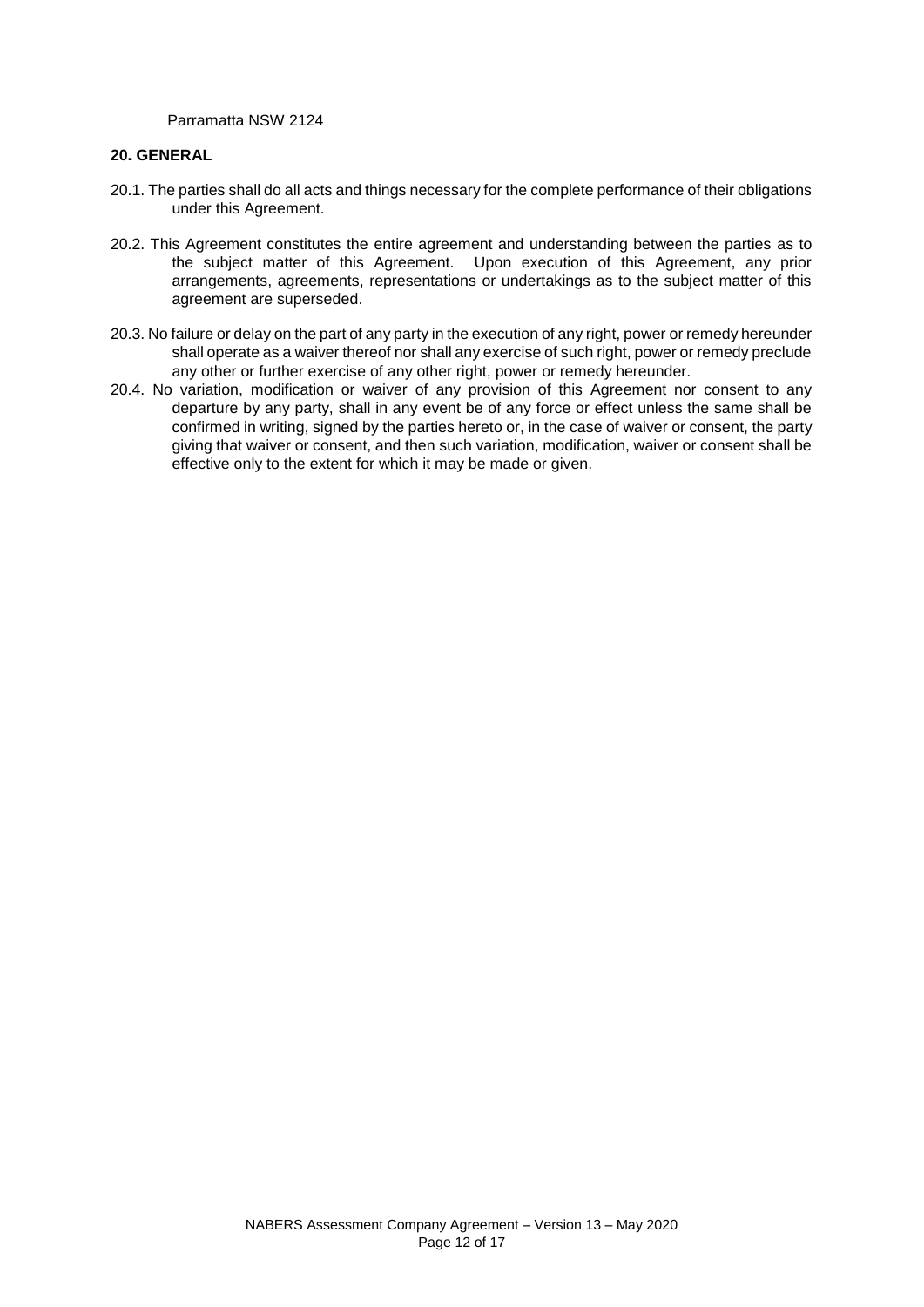## **21. DEFINITIONS**

**Accredited Assessor Agreement** means the agreement between an Assessor and the National Administrator for Accreditation of the Assessor to carry out the Ratings Process and obtain NABERS Ratings.

**Annual Accreditation Fee –** means the annual fee payable to the National Administrator in accordance with the NABERS Fee and Payment Procedure to commence and thereafter extend the Assessors accreditation under this Agreement.

**Assessment Company –** means the company that has entered into this NABERS Assessment Company Agreement with the National Administrator and which employs Employed Assessors and may include for the purposes of the Agreement a sole trader employing an Employed Assessor.

**Audit** – means an audit of a NABERS Rating in accordance with the NABERS Auditing Policy and NABERS Rating Auditing Procedure – both available on the NABERS Members' website at www.nabers.gov.au/members.

**Background Intellectual Property -** means intellectual property in any information or literature owned by the Assessor that does not constitute any Rating Materials which is supplied by the Assessor to the National Administrator in the course of a NABERS Rating or the Rating Process.

**Confidential Information –** means any information that is by its nature confidential; and

- is designated by the National Administrator as confidential; or the Assessment Company knows or ought to know is confidential but does not include information which:
- is in, or comes into, the public domain through no fault of the recipient;
- is lawfully received from a third party free of any obligations of confidence at the time of its disclosure;
- is independently developed by the recipient; or
- is required by law, by court or by government order to be disclosed where reasonable prior notice has been given to the National Administrator
- is the subject of a notice in writing from the National Administrator to the Assessment Company stating that the information is no longer confidential.

**Employed Assessor** – means a person who has entered into an Accredited Assessor Agreement with the National Administrator, is employed by the Assessment Company, and whose role includes carrying the Rating Process and obtaining NABERS Ratings whether in the capacity of an Accredited Assessor, or an Trainee Assessor as defined under the Accredited Assessor Agreement.

**Intellectual Property** – means all present and future intellectual property rights, titles and interests, wherever subsisting throughout the world, whether registered or not, whether created before, on or after the date of this Deed including copyright, trademarks, patents, designs, trade secrets and knowhow.

**NABERS** – means the National Australian Built Environment Rating System.

**NABERS Accreditation Procedure** – means NABERS Accreditation Procedure - available under Resources>Process Documents on the NABERS Members' website at www.nabers.gov.au/members.

**NABERS Auditor** – means a person appointed by the National Administrator to conduct audits in accordance with the NABERS Rating Auditing Policy and Procedure.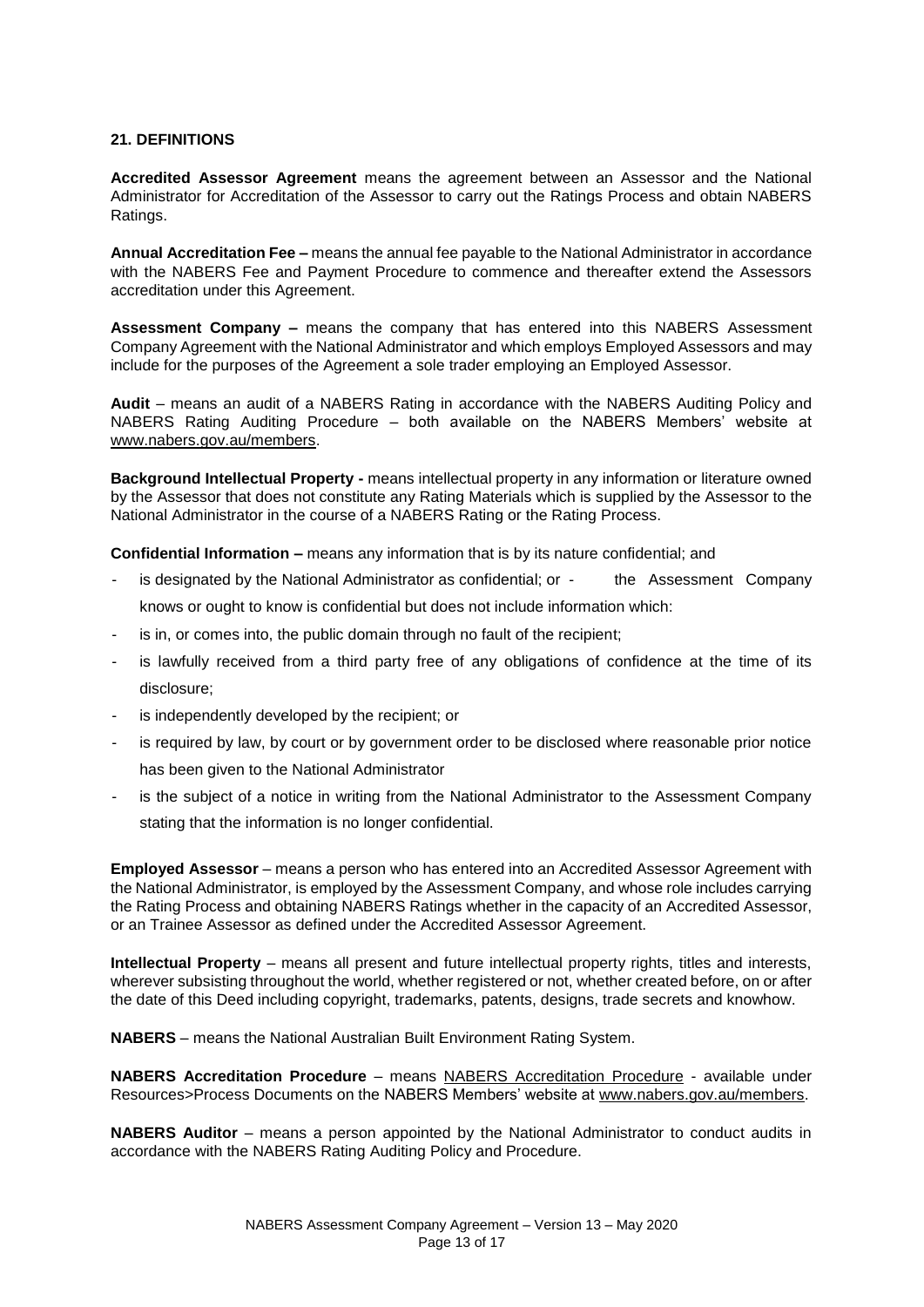**NABERS Brand Guidelines** – means the NABERS Brand Guidelines - available under Resources>Process Documents on the NABERS Members' website at www.nabers.gov.au/members.

**NABERS Dispute Resolution Policy –** means the NABERS Dispute Resolution Policy - available under Resources>Process Documents on the NABERS Members' website at www.nabers.gov.au/members.

**NABERS Logos –** means the NABERS trading name, NABERS logos and other trademarks developed by the National Administrator in the course of administering NABERS and set out in the Brand Guidelines as updated from time to time and available under Resources>Process Documents on the NABERS Members' website at www.nabers.gov.au/members.

**NABERS Materials** - means the National Administrator's material and documentation relating to NABERS including but not limited to the NABERS Rating, computer software and the Process Documents available under Resources>Process Documents on the NABERS Members' website at www.nabers.gov.au/members.

**NABERS Methodology** – means the algorithms and data that enable the calculation of a NABERS rating based on specified user inputs.

**NABERS Rating** – the accredited rating provided by the National Administrator in respect of a building based on the Rating Process performed by the Assessor and the provision of Rating Materials to the National Administrator.

**National Administrator** – means the Department of Planning, Industry and Environment acting for and on behalf of the Crown in right of the State of NSW.

**Profile Page** – means the 'My profile' page detailing (but not limited to); the Assessors name, title, employee status contact details, accreditation status, preferences for this information to be shared to the public and with the administrators of the Commercial Building Disclosure program. **Process Documents** - means the key processes and procedure documents as updated from time to time that underpin and govern the NABERS Program, which include but are not limited to the;

- NABERS Rules for Collecting and Using Data (the Rules), including all NABERS documents formerly and currently called Validation Protocols;
- published NABERS Rulings (Rulings) and technical advice provided by the National Administrator;
- NABERS Accredited Assessor Code of Practice;
- NABERS Brand Guidelines;
- NABERS Process Outline:
- NABERS Dispute Resolution Procedure;
- NABERS Information Transfer Procedure;
- NABERS Renewal Procedure;
- NABERS Accreditation Procedure;
- NABERS Rating Auditing Procedure;
- NABERS Auditing Policy;
- NABERS Rating Auditing Procedure;
- NABERS Insurance Procedure;
- NABERS Fee and Payment Procedure.

These documents are amended periodically and are available on the NABERS Members' website at www.nabers.gov.au/members (under Resources>Process Documents).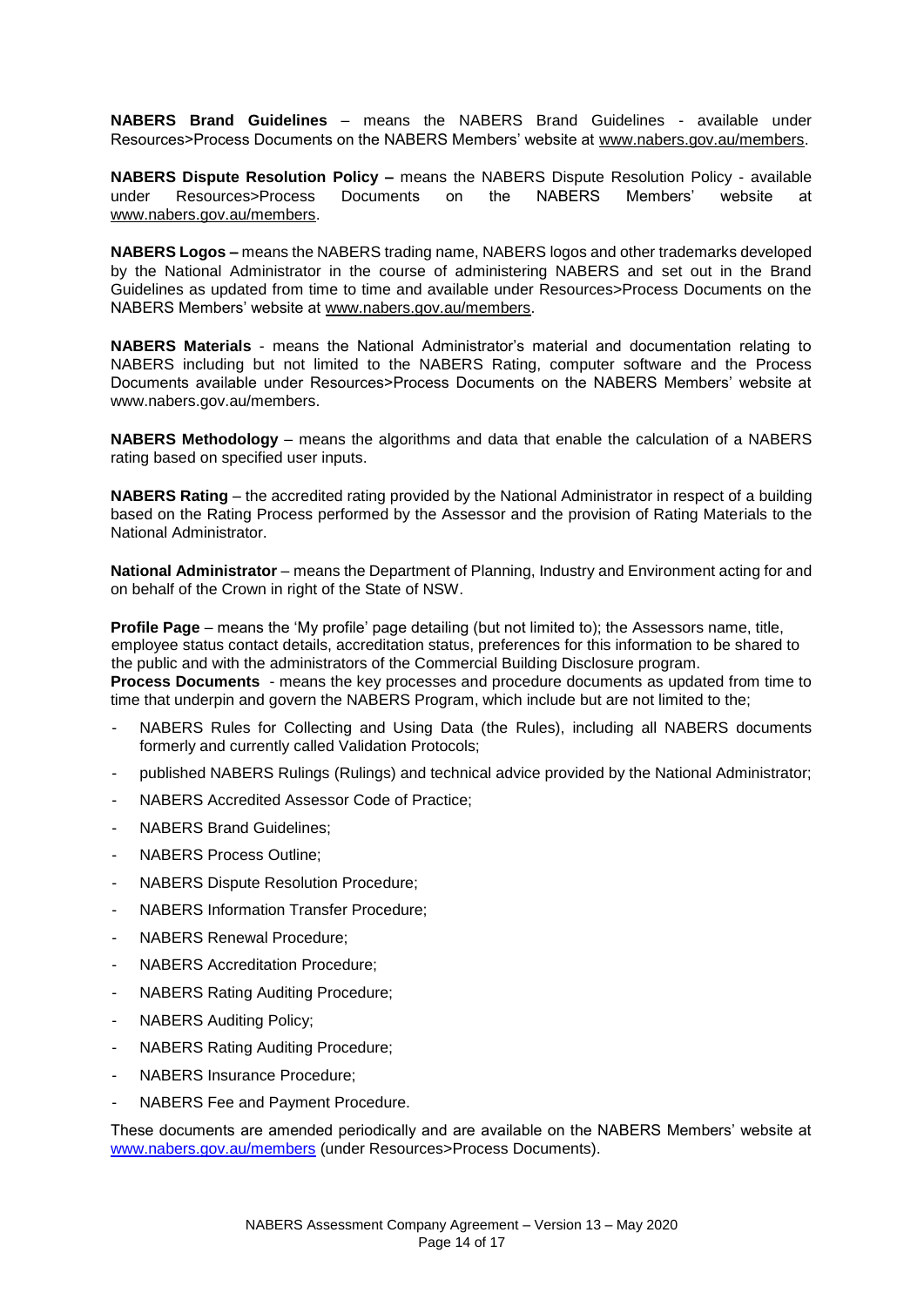**Rating Materials** - means anything brought into existence, or required to be brought into existence, as part of, or for the purposes of carrying out, or in connection with, any Assessment or Rating Process carried out by the Assessor under this Agreement including all data and information of the Assessor's client.

**Rating Process** – means all activities associated with the assessment of an existing building's overall environmental performance during operation required under this Agreement to be carried out in accordance with NABERS Rules for performing a Rating (including Validation Protocols), any relevant Rulings or technical advice provided by the National Administrator and includes the process for applying for obtaining an official rating based on a NABERS Rating.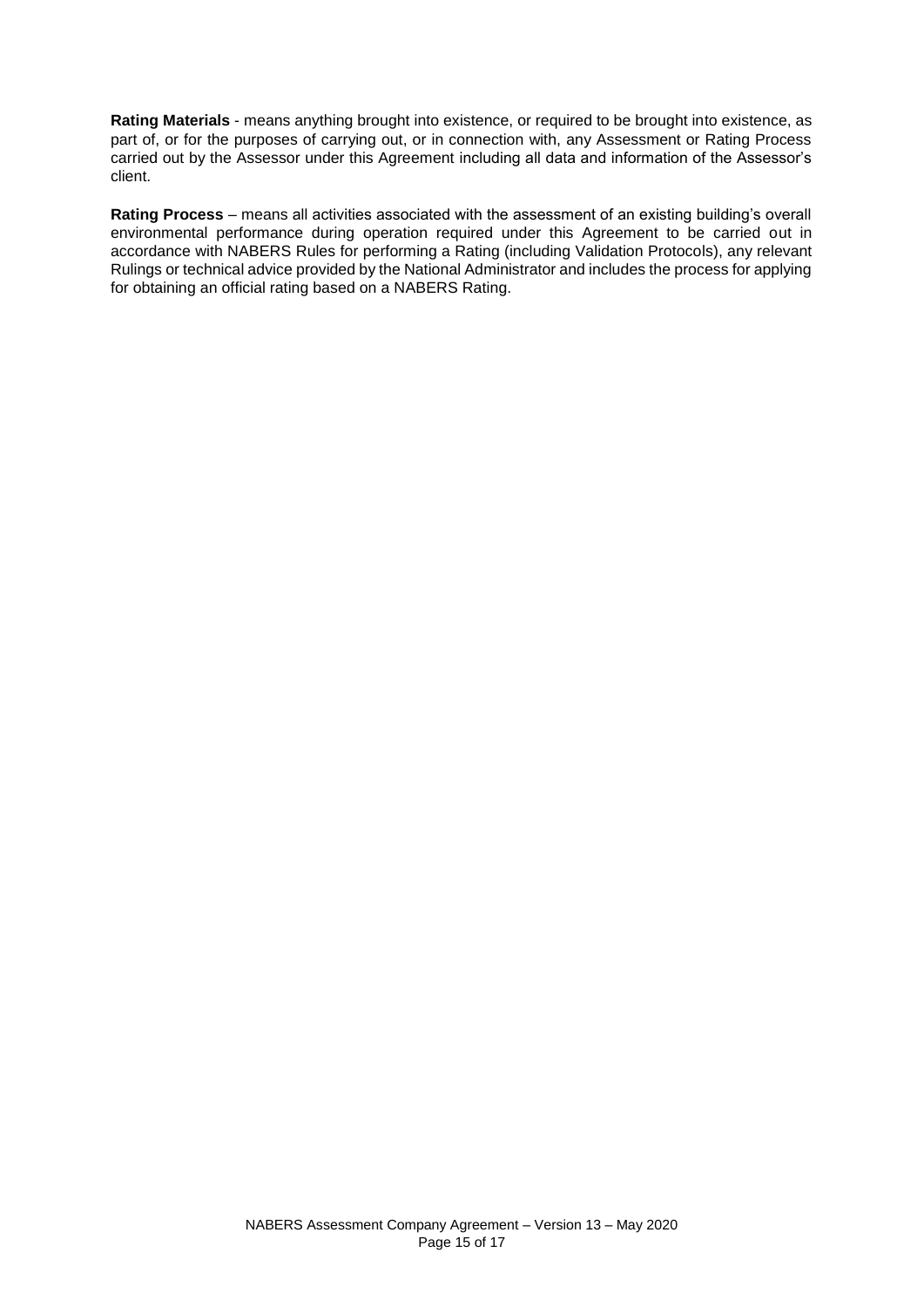|  | <b>Assessment Company)</b> |
|--|----------------------------|
|--|----------------------------|

**Assessment Company) ABN** 

**\_\_\_\_\_\_\_\_\_\_\_\_\_\_\_\_\_\_\_\_\_\_\_\_\_\_\_\_\_\_\_\_\_\_\_\_ \_\_\_\_\_\_\_\_\_\_\_\_\_\_\_\_\_\_\_\_\_\_\_\_\_\_\_\_\_\_\_\_\_ (Name of** 

**agrees to be bound by these terms and conditions of this NABERS Assessment Company Agreement (version 12 – August 2014).** 

| Executed as an Agreement by the Assessment Company in<br>accordance with section 127 of the Corporations Act 2001 |      |  |  |
|-------------------------------------------------------------------------------------------------------------------|------|--|--|
| Director                                                                                                          | Date |  |  |
| Name (printed)                                                                                                    |      |  |  |
| Director/Company Secretary                                                                                        | Date |  |  |
| Name (printed)                                                                                                    |      |  |  |

## **OR**

| Executed as an Agreement by a Sole Trader employing one or more Employed Assessors |      |  |  |  |
|------------------------------------------------------------------------------------|------|--|--|--|
| Sole Trader (signature)                                                            | Date |  |  |  |
| Name (printed)                                                                     |      |  |  |  |
| Sole Trader Witness (signature)                                                    |      |  |  |  |